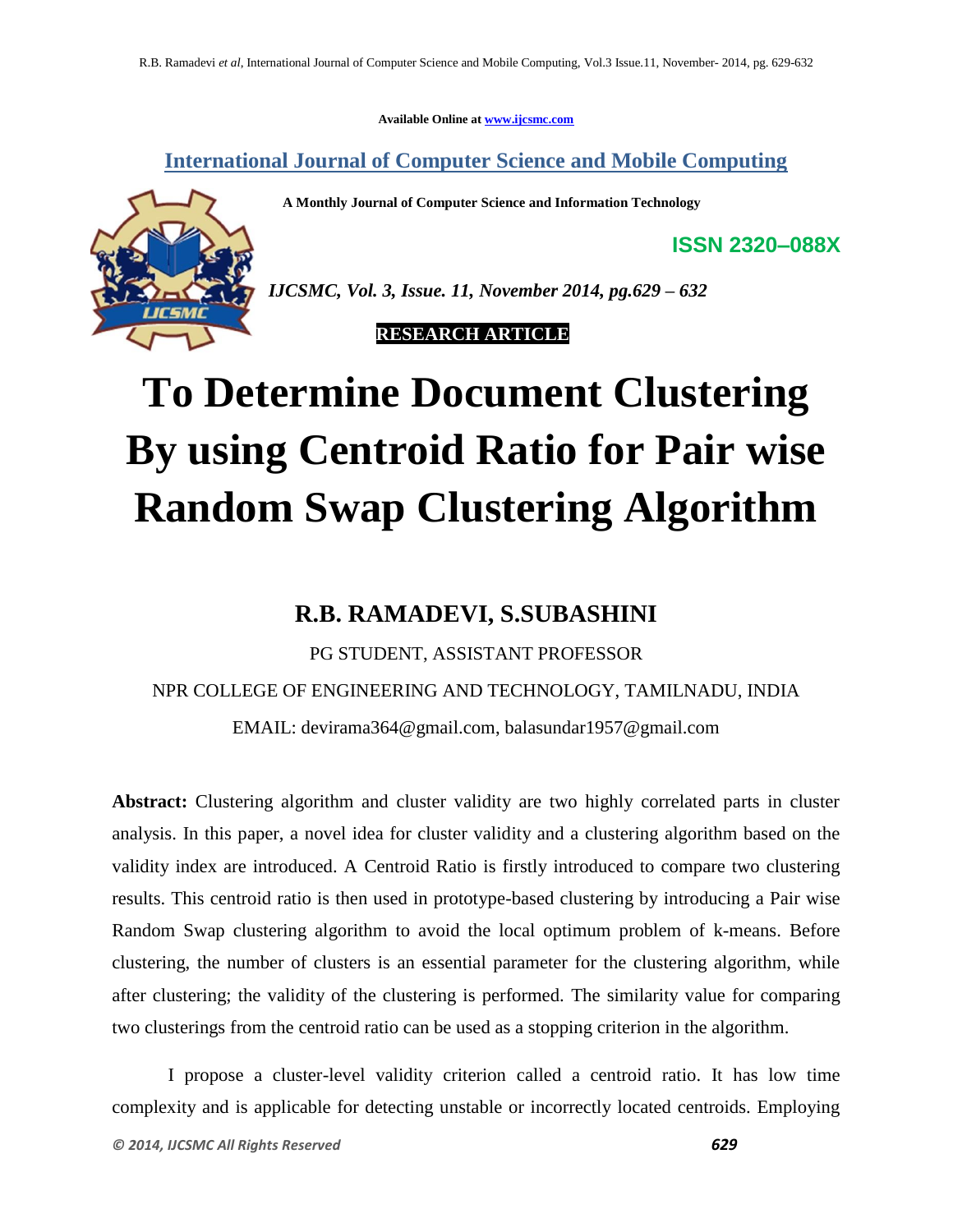the centroid ratio in swap-based clustering, I further suggest a pair wise random swap clustering algorithm, for which no stopping criterion is required. The centroid ratio is shown to be highly correlated to the mean square error (MSE) and other external indices. Moreover, it is fast and simple to calculate. An empirical study of several different datasets indicates that the proposed algorithm works more efficiently than Random Swap, Deterministic Random Swap, Repeated kmeans or k-means++. The algorithm is successfully applied to document clustering.

## **2 LITERATURE SURVEY**

#### **2.1 Data clustering: 50 years beyond K-means:**

Organizing data into sensible groupings is one of the most fundamental modes of understanding and learning. Cluster analysis is the formal study of methods and algorithms for grouping, or clustering, objects according to measured or perceived intrinsic characteristics or similarity. The aim of clustering is to find structure in data and is therefore exploratory in nature. Clustering has a long and rich history in a variety of scientific fields. One of the most popular and simple clustering algorithms, K-means, was first published in 1955. In spite of the fact that K-means was proposed over 50 years ago and thousands of clustering

### 2.2 **Understanding of Internal Clustering Validation Measures**

Clustering validation can be categorized into two classes, external clustering validation and internal clustering validation. In this paper, we focus on internal clustering validation and present a detailed study widely used internal clustering validation measures for crisp clustering. The idea of SD index  $(SD)$  is based on the concepts of the average scattering and the total separation of clusters. The first term evaluates compactness based on variances of cluster objects, and the second term evaluates based on distances between cluster centers. The value of this index is the summation of these two terms. Experiment results show that  $SDb$  is the only internal validation measure which performs well in all five aspects, while other measures have certain limitations in different application scenarios.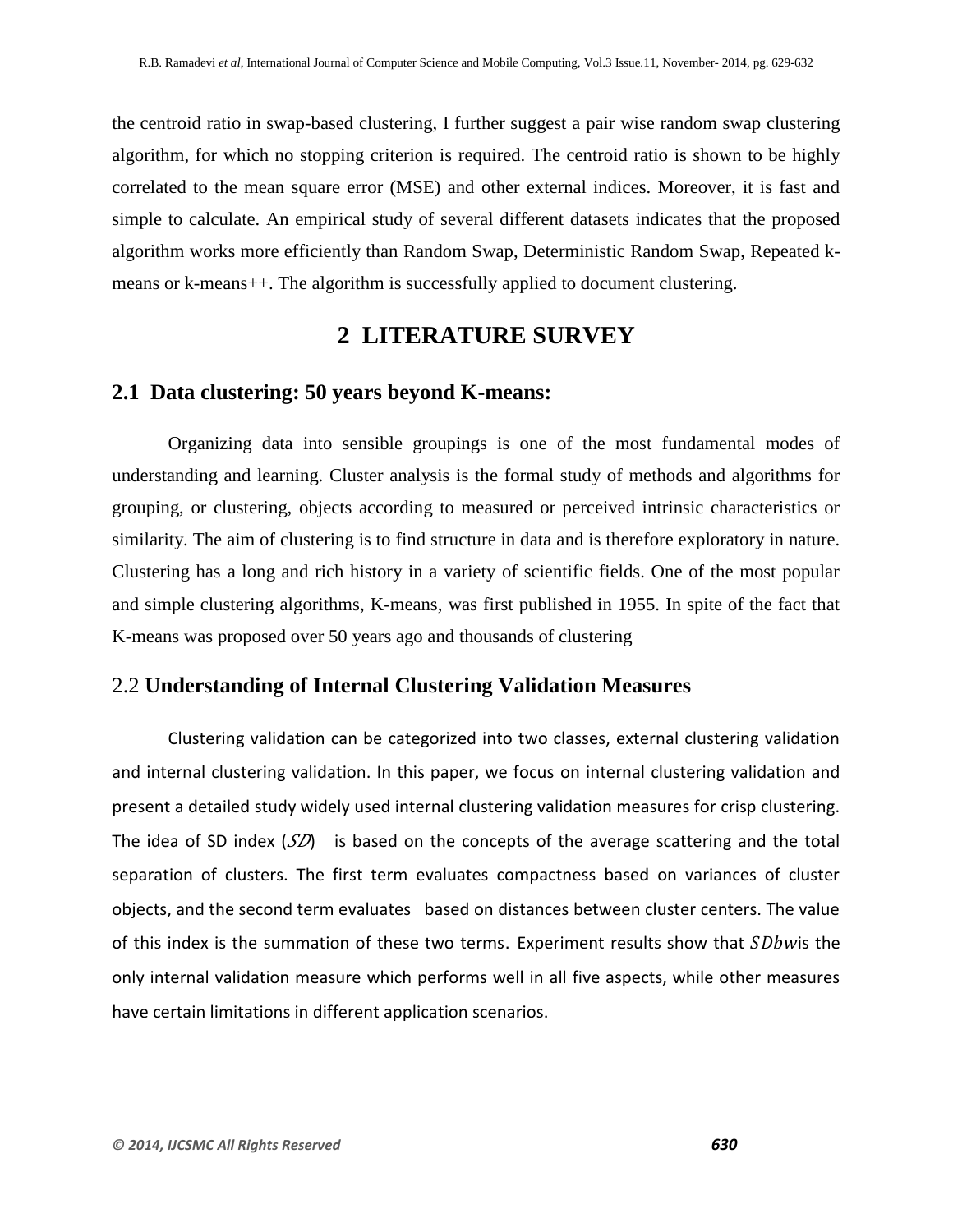# **2.3 K-means Clustering versus Validation Measures: A Data Distribution Perspective**

K-means is a widely used partition clustering method. While there are considerable research efforts to characterize the key features of K-means clustering. We show that the entropy measure, an external clustering validation measure, has the favorite on the clustering algorithms which tend to reduce high variation on the cluster sizes. Finally, our experimental results indicate that K-means tends to produce the clusters in which the variation of the cluster sizes, as measured by the Coefficient of Variation (CV), is in a specific range, approximately from 0.3 to 1.0. We have conducted extensive experiments on a number of real-world data sets from various different application domains. The larger the CV value is, the greater the variability in the data. K-means [15] is a prototype-based, simple partition clustering technique which attempts to find a user-specified k number of clusters. These clusters are represented by their centroids.

#### **2.4 Adapting the Right Measures for K-means Clustering**

While many validation measures have been developed for evaluating the performance of clustering algorithms, these measures often provide inconsistent information about the clustering performance and the best suitable measures to use in practice remain unknown. This paper thus fills this crucial void by giving an organized study of 16external validation measures for Kmeans clustering. we first introduce the importance of measure normalization in the evaluation of the clustering performance on data with imbalanced class distributions. We also provide normalization solutions for several measures. We provide a guide line to select the most suitable validation measures for K-means clustering.

#### **2.5**.**:Extending external validity measures for determining the number of cluster:**

External validity measures in cluster analysis evaluate how well the clustering results match to a prior knowledge about the data. In this paper, we extend the external validity measures for both hard and soft partitions bya resampling method, where no prior information is needed. The proposed method is then applied and reviewed in determining the number of clusters for the problem of unsupervised learning, cluster analysis. Experimental results have demonstrated the proposed method is very effective in solving the number of clusters. External